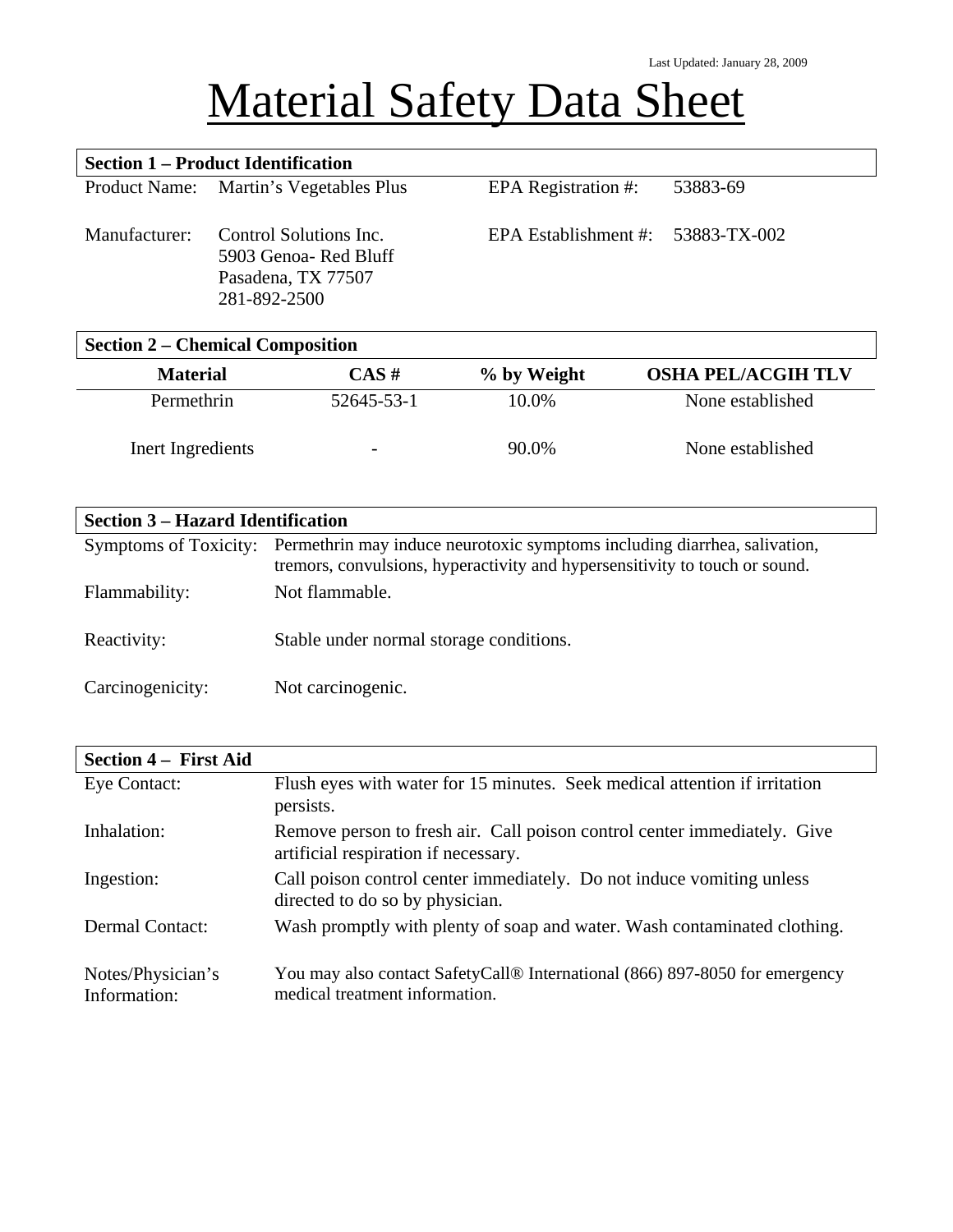| <b>Section 5 – Fire and Explosion Hazards</b> |                                          |                                                                                                                                                          |
|-----------------------------------------------|------------------------------------------|----------------------------------------------------------------------------------------------------------------------------------------------------------|
| Flash Point:                                  | Will not flash.                          | <b>Upper Flammability Limit:</b><br>N/A                                                                                                                  |
| <b>Extinguishing Media:</b>                   | Water fog, $CO2$ ,<br>foam, dry chemical | Lower Flammability Limit:<br>N/A                                                                                                                         |
| <b>Special Procedures:</b>                    | equipment.                               | Use self-contained breathing apparatus. Cool fire exposed areas and                                                                                      |
| <b>Unusual Fire Hazards:</b>                  | combustion.                              | May release irritating and toxic gases due to thermal decomposition or                                                                                   |
| Reactivity/Stability:                         |                                          | Stable. May release HCl, oxides of chlorine, CO, hydrogen and carbon. Avoid<br>strong oxidizers and corrosives. Hazardous polymerization will not occur. |

| <b>Section 6 - Spill/Release Procedures</b> |                                                                                                                                        |  |
|---------------------------------------------|----------------------------------------------------------------------------------------------------------------------------------------|--|
| Absorbent:                                  | Universal absorbent pads, vermiculite, or clay granules.                                                                               |  |
| Containment:                                | Do not discharge into municipal was tewater or public storm drains. Eliminate<br>runoff as much as possible.                           |  |
| Waste Disposal:                             | Dispose of waste material in municipal land-fill or through licensed TSDF.<br>Open dumping is prohibited. Not an RCRA hazardous waste. |  |
| Reporting:                                  | Report all major spills and uncontrolled releases to proper local, state, and<br>federal agencies.                                     |  |
| Emergency Contact #:                        | Chemtrec: 1-800-424-9300                                                                                                               |  |

| <b>Section 7 – Storage and Handling Instructions</b> |                                                                                                                                                                            |  |
|------------------------------------------------------|----------------------------------------------------------------------------------------------------------------------------------------------------------------------------|--|
| <b>Storage Conditions:</b>                           | Do not store near feed, food, or within the reach of children.                                                                                                             |  |
|                                                      | Containers should be stored in a cool, dry, well-ventilated area                                                                                                           |  |
|                                                      | away from flammable materials and ignition sources.                                                                                                                        |  |
| <b>Special Handling Considerations:</b>              | Exercise caution to prevent damage to or leakage from containers.                                                                                                          |  |
| <b>Container Disposal:</b>                           | Do not reuse empty containers. Triple rinse (or equivalent), then<br>offer for recycling or render unusable and dispose of in municipal<br>landfill or with licensed TSDF. |  |

| <b>Section 8 – Protective Equipment/Engineering Controls</b> |                                                                        |  |
|--------------------------------------------------------------|------------------------------------------------------------------------|--|
| Eye Protection:                                              | Avoid contact                                                          |  |
| <b>Respiratory Protection:</b>                               | None likely to be needed.                                              |  |
| <b>Dermal Protection:</b>                                    | Long sleeves, pants, shoes with socks.                                 |  |
| <b>Engineering Controls:</b>                                 | Use only in adequately ventilated areas.                               |  |
| <b>Other Precautions:</b>                                    | Wash thoroughly after handling. Remove and wash clothing before reuse. |  |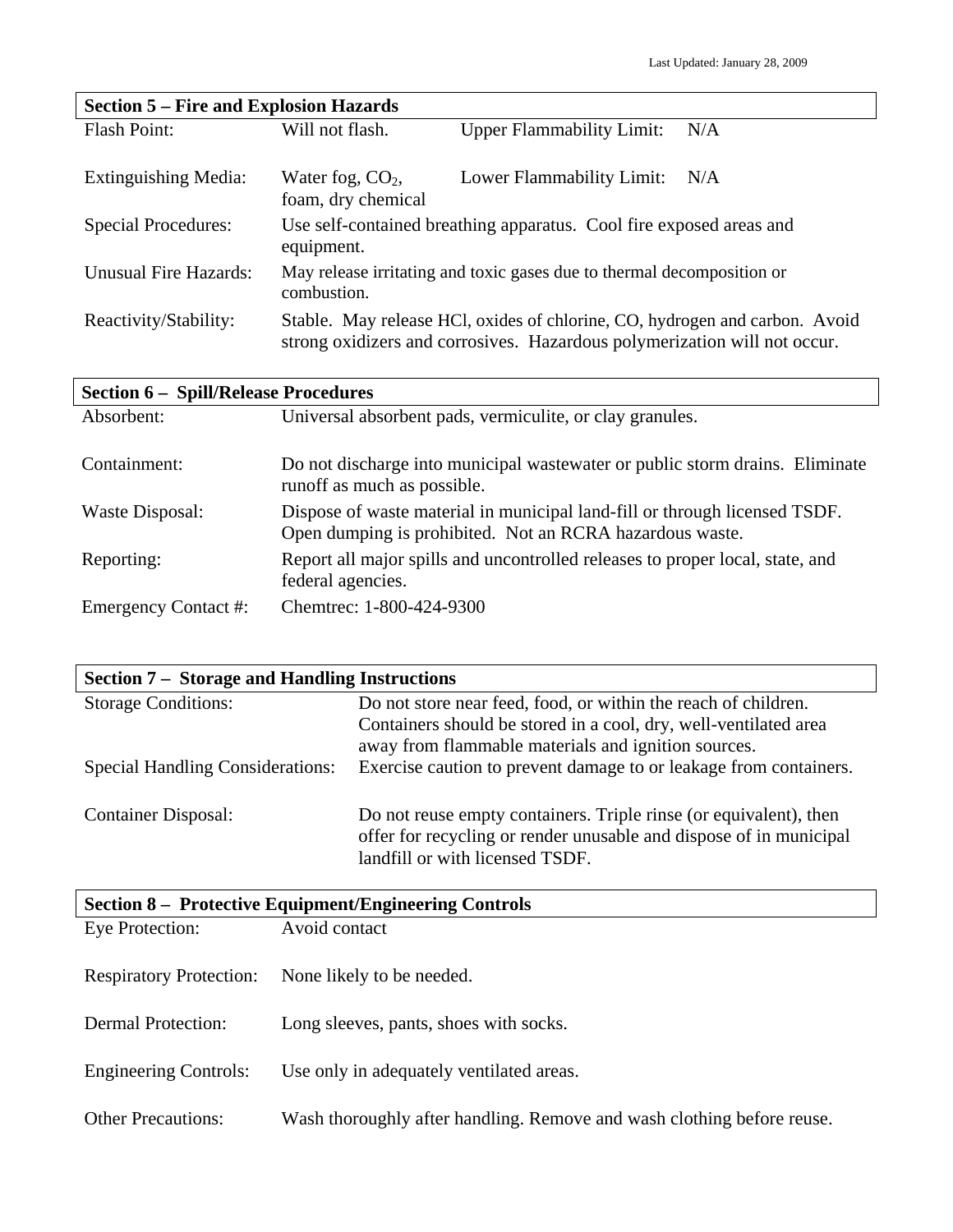| <b>Section 9 – Physical Data</b> |                             |                          |                 |
|----------------------------------|-----------------------------|--------------------------|-----------------|
| Odor:                            | Slight characteristic       | <b>Melting Point:</b>    | N/A             |
| <b>Physical State:</b>           | Viscous liquid              | <b>Flash Point:</b>      | N/A             |
| Color:                           | Translucent yellow to white | <b>Specific Gravity:</b> | $1.0158$ (g/ml) |
| <b>Bulk Density:</b>             | $8.46$ (lbs/gal)            | pH:                      | N/A             |
| Vapor Pressure:                  | N/A                         | Water Solubility:        | Emulsifies      |
| Viscosity:                       | N/A                         | Refractive Index:        | N/A             |

| <b>Section 10 – Toxicity</b>  |                                                                                                                               |                                  |               |
|-------------------------------|-------------------------------------------------------------------------------------------------------------------------------|----------------------------------|---------------|
| <b>EPA Toxicity Category:</b> | Caution                                                                                                                       | Oral $LD_{50}$ :                 | $>500$ mg/kg  |
| Skin Contact:                 | Slightly irritating                                                                                                           | Dermal $LD_{50}$ :               | $>1000$ mg/kg |
| Eye Contact:                  | Slightly irritating                                                                                                           | Inhalation $LC_{50}$ : >10 mg/kg |               |
| HMIS/NFPA Classification:     | Fire $-0$<br>Health - 1<br>Reactivity - 0 Special - none                                                                      | Fire $-0$<br>Reactivity - 0      | Health - 1    |
| <b>Other Comments:</b>        | Avoid cross contamination. Always wash hands thoroughly after<br>handling pesticides and before eating, drinking, or smoking. |                                  |               |

## **Section 11 – Ecological Data**

| Aquatic: | Permethrin: $LC_{50}$ (96h) for rainbow trout: 2.5 ug/L<br>Permethrin: $LC_{50}$ (96h) for Bluegill: 1.8 ug/L |
|----------|---------------------------------------------------------------------------------------------------------------|
| Avian:   | $LD_{50}$ Bobwhite quail- $>10,000$ mg/kg                                                                     |
|          | Bioaccumulation: Does not bioaccumulate.                                                                      |
| Summary: | This product is extremely toxic to fish Do not apply directly to water Drifts and                             |

| Summary: | This product is extremely toxic to fish. Do not apply directly to water. Drifts and |
|----------|-------------------------------------------------------------------------------------|
|          | runoff from treated areas may be hazardous to aquatic organisms in treated areas.   |

| Section 12 – Transportation                     |                                                                                                                           |
|-------------------------------------------------|---------------------------------------------------------------------------------------------------------------------------|
| DOT:                                            | Bulk: UN3082, Environmentally hazardous substance, liquid, n.o.s. (10%)<br>permethrin), Class 9, PG III, marine pollutant |
| IATA:                                           | Not regulated                                                                                                             |
| IMDG:                                           | UN3082, Environmentally hazardous substance, liquid, n.o.s. (10%)<br>permethrin), Class 9, PG III, marine pollutant       |
| <b>Federal Motor Carrier</b><br>Classification: | Insecticide, Liquid, Other Than Agriculture N.O.I.B.N.                                                                    |